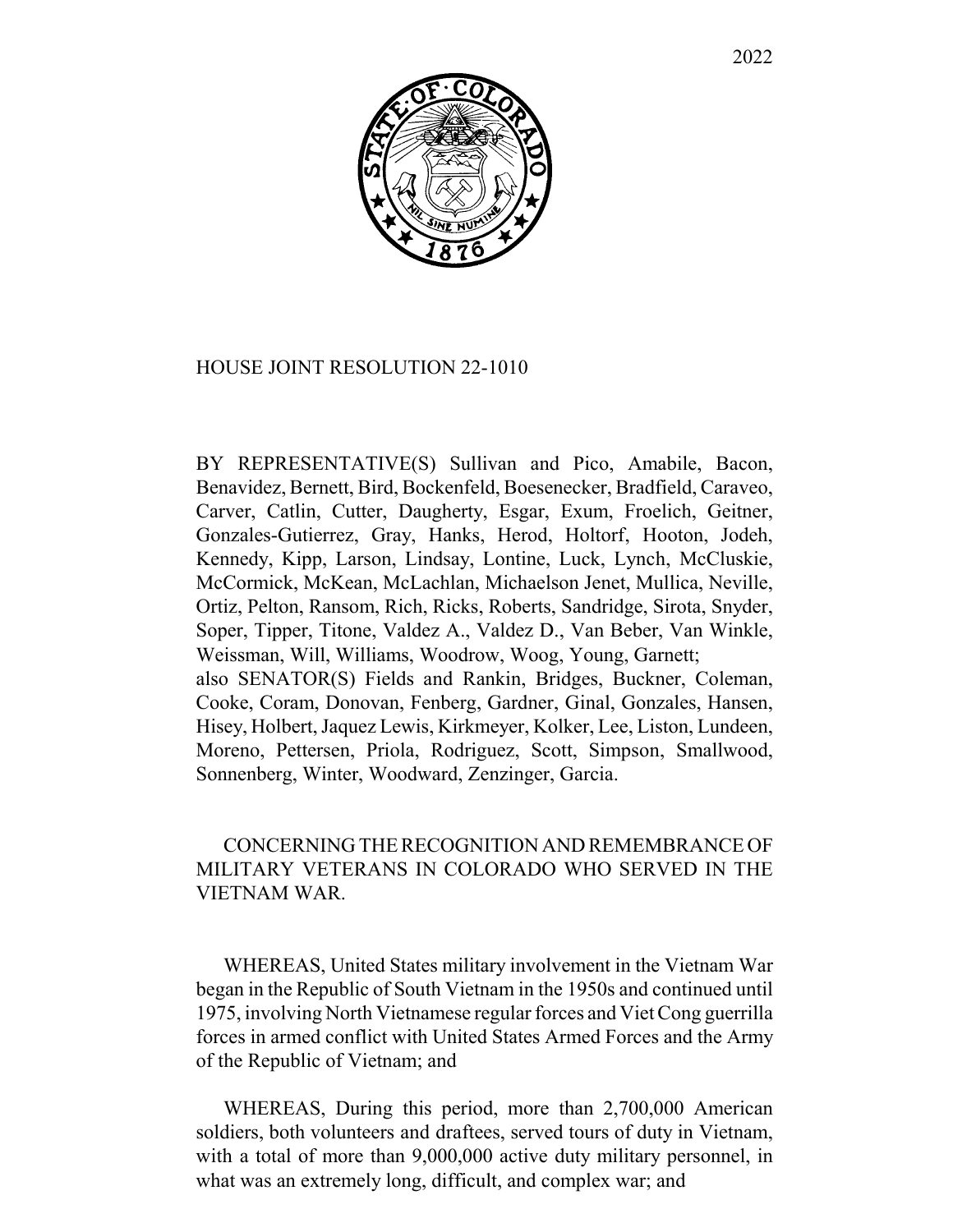WHEREAS, More than 58,220 members of the United States Armed Forces, including 623 Coloradans, lost their lives in Vietnam, and more than 300,000 members of the United States Armed Forces were wounded; and

WHEREAS, In addition, more than 2,500 members of the United States Armed Forces were listed as prisoners of war (POWs) or missing in action, including 41 Coloradans, 24 of whom remain unaccounted for; and

WHEREAS, According to the Denver Regional Office of the federal Department of Veterans Affairs, as of 2014, an estimated 7,000,000 members of the United States Armed Forces who served their country during the Vietnam era are still alive today, including more than 120,000 Coloradans; and

WHEREAS, On January 27, 1973, the Paris Peace Accords were signed, which required the release of all United States POWs held in North Vietnam and the withdrawal of all United States Armed Forces from South Vietnam; and

WHEREAS, The United States Armed Forces completed the withdrawal of combat units and combat support units from South Vietnam by March 30, 1973; and

WHEREAS, On April 30, 1975, North Vietnamese regular forces captured Saigon, the capital of South Vietnam, marking the official end of the Vietnam War; and

WHEREAS, As American military personnel completed their tours of duty in Vietnam, they returned home to a citizenry that was divided in its opinions of that conflict, and many people failed to distinguish their political and philosophical viewpoints toward the war from the individuals who had served; and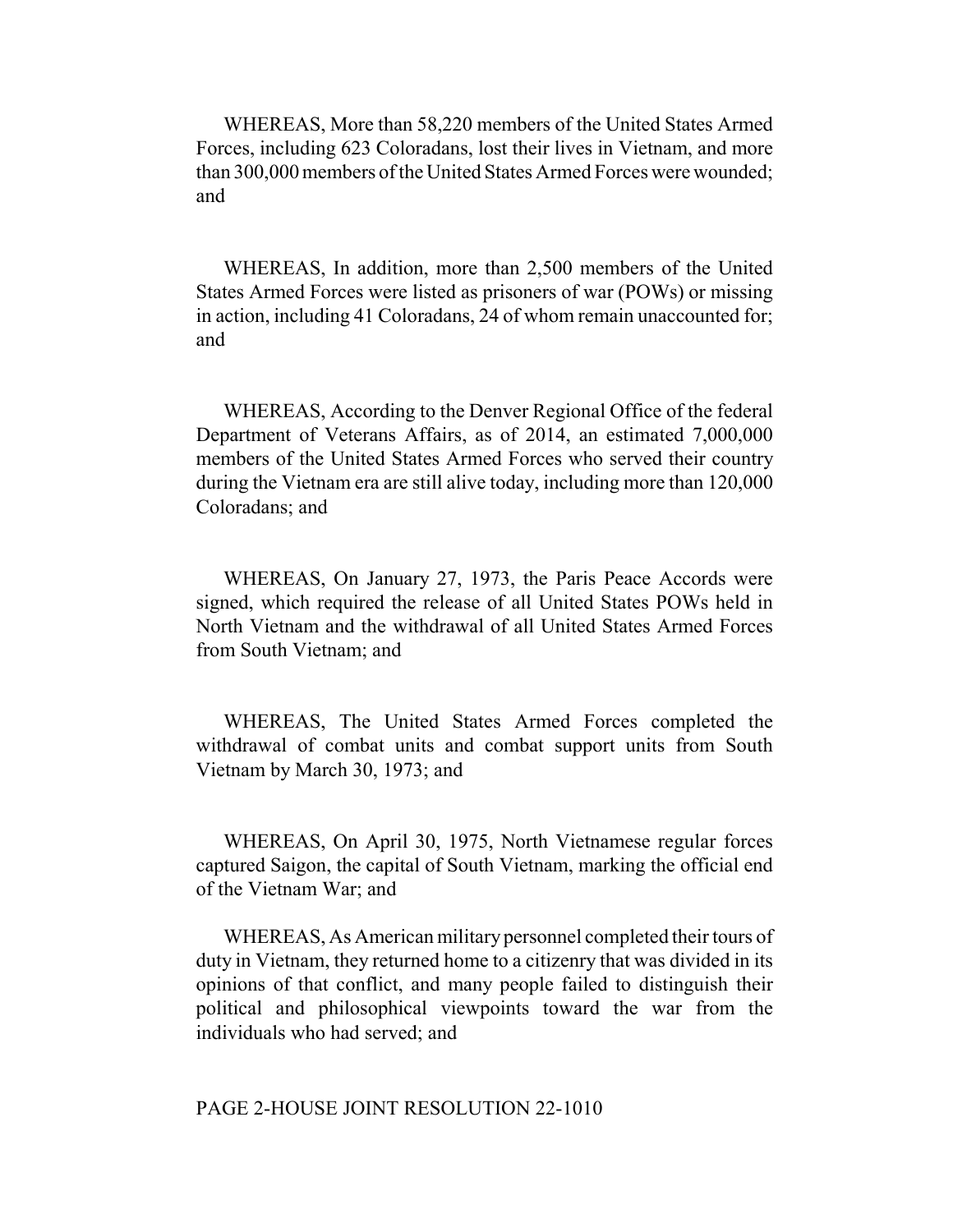WHEREAS, In the intervening decades, our citizenry has come to understand more clearly the importance of recognizing and respecting the service of military veterans, regardless of any other opinions or issues; and

WHEREAS, The need for a formal recognition of the return of veterans from the Vietnam War is as important now as ever, not only for those veterans who served but for all citizens; and

WHEREAS, April 30, 2022, marks the 47th anniversary of the end of the Vietnam War; now, therefore,

*Be It Resolved by the House of Representatives of the Seventy-third General Assembly of the State of Colorado, the concurring Senate herein:*

That we, the members of the Colorado General Assembly, hereby:

(1) Honor the service and sacrifices of the military veterans in Colorado who served in Vietnam, including the South Vietnamese soldiers who served alongside American troops;

(2) Recognize the particular challenges faced by many of these veterans, both while serving in Vietnam and upon returning home;

(3) Express our appreciation for their fortitude; their activism on behalf of fellow veterans; their steadfast patriotism; their many accomplishments and contributions; and the leadership they have shown to their families, community organizations, and the state; and

(4) Encourage all Coloradans to remember the sacrifices made by Vietnam veterans.

*Be It Further Resolved,* That copies of this Joint Resolution be sent to the Colorado Department of Military and Veterans Affairs; the United Veterans Committee of Colorado; Project Sanctuary; the United States

PAGE 3-HOUSE JOINT RESOLUTION 22-1010